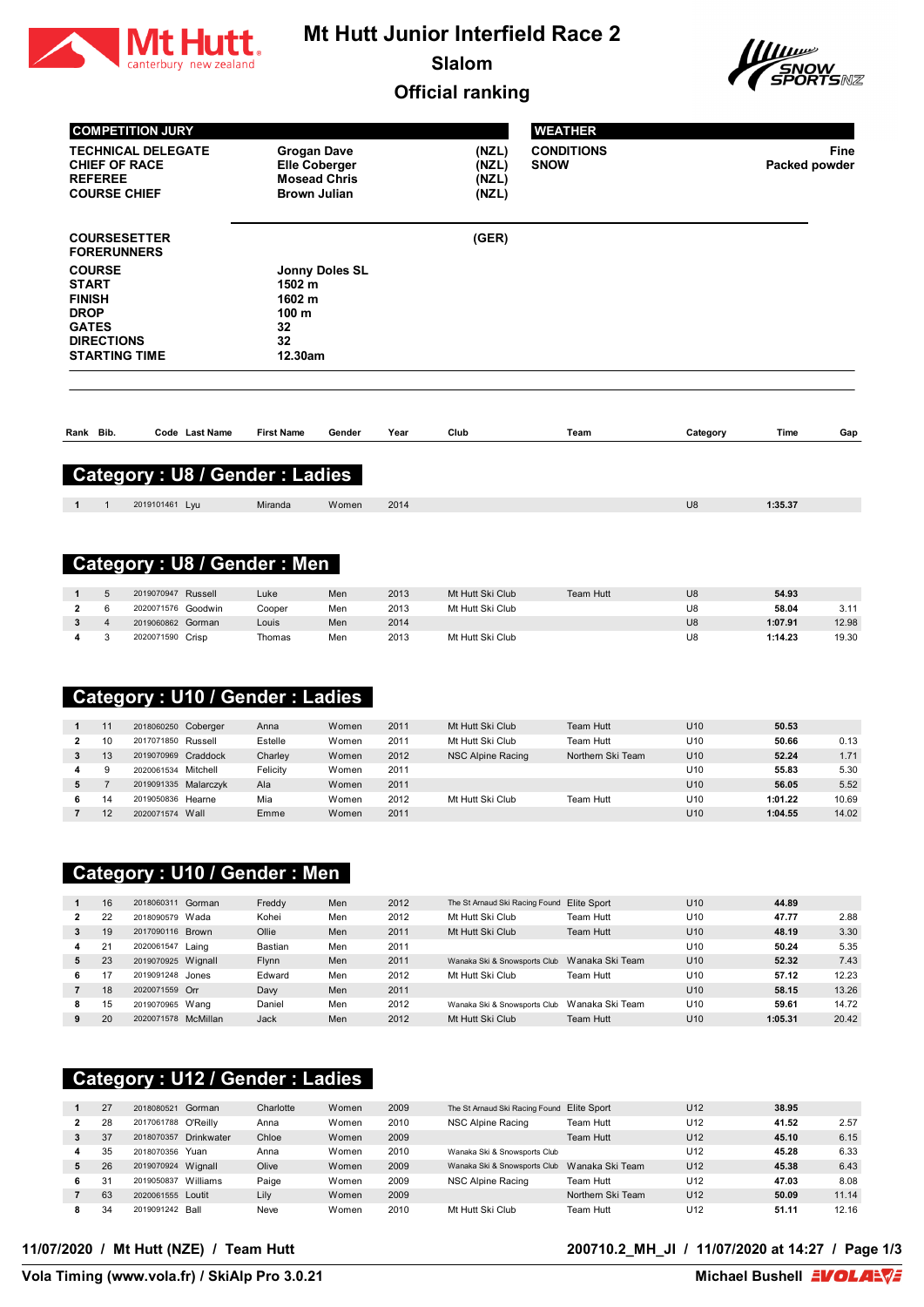### **Mt Hutt Junior Interfield Race 2 Slalom Official ranking**

| Rank | Bib. |                     | Code Last Name               | <b>First Name</b> | Gender | Year | Club             | Team      | Category        | Time    | Gap   |
|------|------|---------------------|------------------------------|-------------------|--------|------|------------------|-----------|-----------------|---------|-------|
|      |      |                     |                              |                   |        |      |                  |           |                 |         |       |
| 9    | 30   |                     | 2018070365 Jenkins Jablonski | Lucy              | Women  | 2010 | Mt Hutt Ski Club | Team Hutt | U <sub>12</sub> | 53.53   | 14.58 |
| 10   | 29   | 2017071859 Jones    |                              | Amelia            | Women  | 2010 | Mt Hutt Ski Club |           | U12             | 53.55   | 14.60 |
| 11   | 33   | 2016071147          | Clarke                       | Amelia            | Women  | 2010 | Mt Hutt Ski Club | Team Hutt | U <sub>12</sub> | 56.64   | 17.69 |
| 12   | 36   | 2019091334 Mckenzie |                              | Paloma            | Women  | 2009 |                  |           | U12             | 58.54   | 19.59 |
| 13   | 32   | 2020061533 Mitchell |                              | Victoria          | Women  | 2009 |                  |           | U <sub>12</sub> | 1:04.23 | 25.28 |

#### **FORERUNNERS Category : U12 / Gender : Men**

|                | 44 | 2019070970 Craddock |         | Jack            | Men | 2010 | NSC Alpine Racing | Northern Ski Team | U <sub>12</sub> | 44.19   |       |
|----------------|----|---------------------|---------|-----------------|-----|------|-------------------|-------------------|-----------------|---------|-------|
| $\mathbf{2}$   | 45 | 2016371155 Connolly |         | Ollie           | Men | 2009 | Mt Hutt Ski Club  | Team Hutt         | U <sub>12</sub> | 45.88   | 1.69  |
| 3              | 39 | 2020071585 Wu       |         | <b>Nicholas</b> | Men | 2009 |                   |                   | U <sub>12</sub> | 46.63   | 2.44  |
| 4              | 40 | 2016071165 Wilson   |         | Ethan           | Men | 2010 | Mt Hutt Ski Club  | Team Hutt         | U <sub>12</sub> | 46.68   | 2.49  |
| 5              | 50 | 2020071589 Leitis   |         | <b>Brock</b>    | Men | 2010 |                   |                   | U <sub>12</sub> | 47.41   | 3.22  |
| 6              | 49 | 2020071581          | Zhou    | Leo             | Men | 2010 |                   | Northern Ski Team | U <sub>12</sub> | 48.37   | 4.18  |
| $\overline{7}$ | 42 | 2018070374 Arthur   |         | Luca            | Men | 2009 | Mt Hutt Ski Club  | Team Hutt         | U <sub>12</sub> | 48.85   | 4.66  |
| 8              | 38 | 2019091347 Phillips |         | Bo              | Men | 2010 |                   |                   | U <sub>12</sub> | 49.54   | 5.35  |
| 9              | 41 | 2018080566 Ji       |         | Samuel          | Men | 2009 |                   |                   | U <sub>12</sub> | 50.38   | 6.19  |
| 10             | 43 | 2019081113 Dunphy   |         | Zack            | Men | 2010 | NSC Alpine Racing |                   | U <sub>12</sub> | 50.66   | 6.47  |
| 11             | 48 | 2019091278 Goodwin  |         | Connor          | Men | 2009 | Mt Hutt Ski Club  | Team Hutt         | U <sub>12</sub> | 52.82   | 8.63  |
| 12             | 52 | 2019081122 Matthews |         | Tom             | Men | 2009 |                   | Elite Sport       | U <sub>12</sub> | 53.59   | 9.40  |
| 13             | 47 | 2020061558 LIU      |         | Jiahong         | Men | 2009 |                   |                   | U <sub>12</sub> | 57.81   | 13.62 |
| 14             | 46 | 2020071584          | Nicholl | Zac             | Men | 2010 | Mt Hutt Ski Club  |                   | U <sub>12</sub> | 1:02.65 | 18.46 |

# **Category : U14 / Gender : Ladies**

|              | 59 | 2014112741          | Thomas       | Tasmin   | Women | 2008 | NSC Alpine Racing    | Team Hutt | U <sub>14</sub> | 39.79 |       |
|--------------|----|---------------------|--------------|----------|-------|------|----------------------|-----------|-----------------|-------|-------|
| $\mathbf{2}$ | 62 | 2017063988 Russell  |              | Jenna    | Women | 2008 | Mt Hutt Ski Club     | Team Hutt | U14             | 40.02 | 0.23  |
| 3            | 61 | 2017063989 Russell  |              | Claudia  | Women | 2007 | Mt Hutt Ski Club     | Team Hutt | U <sub>14</sub> | 41.33 | 1.54  |
| 4            | 54 | 2015103779          | Storer       | Natalia  | Women | 2008 |                      |           | U14             | 45.83 | 6.04  |
| 5            | 64 | 1019060858 Gooding  |              | Kara     | Women | 2007 | Mt Hutt Ski Club     | Team Hutt | U <sub>14</sub> | 48.52 | 8.73  |
| 6            | 53 | 2019081148 Holdaway |              | Lucy     | Women | 2008 | Alpine Ski Racers NZ | Team Hutt | U14             | 49.52 | 9.73  |
|              | 56 | 2018070335 Gooding  |              | Alexia   | Women | 2008 | Mt Hutt Ski Club     | Team Hutt | U <sub>14</sub> | 52.97 | 13.18 |
| 8            | 55 | 2016093860          | Jones        | Isabella | Women | 2007 |                      |           | U14             | 53.57 | 13.78 |
| 9            | 66 | 2019081149 Mounce   |              | Sophie   | Women | 2007 | Alpine Ski Racers NZ | Team Hutt | U14             | 55.10 | 15.31 |
| 10           | 65 | 2020071571          | Crisp Hughes | Zoe      | Women | 2007 | Mt Hutt Ski Club     |           | U14             | 55.63 | 15.84 |
| 11           | 57 | 2020061532 Mitchell |              | Natalie  | Women | 2008 |                      |           | U <sub>14</sub> | 55.76 | 15.97 |
| 12           | 58 | 2019091306 Parker   |              | Samantha | Women | 2007 |                      |           | U14             | 57.88 | 18.09 |

### **Category : U14 / Gender : Men**

|   | 68 | 2016061160 Hearne      | Luke    | Men | 2007 | Mt Hutt Ski Club               | Team Hutt         | U <sub>14</sub> | 36.41 |       |
|---|----|------------------------|---------|-----|------|--------------------------------|-------------------|-----------------|-------|-------|
|   | 74 | 2017090128 WADA        | Joji    | Men | 2008 | Mt Hutt Ski Club               | Team Hutt         | U14             | 39.75 | 3.34  |
|   | 73 | 2018060249 Coberger    | Tomas   | Men | 2007 | Mt Hutt Ski Club               | Team Hutt         | U <sub>14</sub> | 40.57 | 4.16  |
| 4 | 72 | 2016071154 Connolly    | Eddy    | Men | 2007 | Mt Hutt Ski Club               |                   | U <sub>14</sub> | 43.98 | 7.57  |
|   |    | 2017071917 Nicholl     | Sam     | Men | 2007 | Mt Hutt Ski Club               | Team Hutt         | U <sub>14</sub> | 45.92 | 9.51  |
| 6 | 75 | 2018080540<br>Leuna    | Keen    | Men | 2008 | NSC Alpine Racing              | NSC Alpine Racing | U14             | 47.31 | 10.90 |
|   | 69 | Matthews<br>2019081121 | George  | Men | 2007 | The St Arnaud Ski Racing Found | Elite Sport       | U <sub>14</sub> | 51.09 | 14.68 |
|   |    | Tolerton<br>2016071156 | Timothy | Men | 2007 | Mt Hutt Ski Club               | Team Hutt         | U14             | 55.76 | 19.35 |

# **Category : U16 / Gender : Men**

| 79 | 2018050242 Morganti             | Hugo    | Men        | 2006 | NSC Alpine Racing | NSC Alpine Racing | J16             | 35.75      |       |
|----|---------------------------------|---------|------------|------|-------------------|-------------------|-----------------|------------|-------|
| 80 | Jenkins Jablonski<br>2018070364 | Ollie   | Men<br>___ | 2006 | Mt Hutt Ski Club  | Team Hutt         | U16             | 36.92<br>. |       |
| 82 | ARIGA<br>2020061557             | Hisashi | Men        | 2006 |                   |                   | U <sub>16</sub> | 50.39      | 14.64 |

#### **Not classified**

#### **Did Not Finish (3)**

|    | McMillan<br>2020071579 | Georgia | Women | 2011 | Mt Hutt Ski Club | Team Hutt | U <sub>10</sub> |
|----|------------------------|---------|-------|------|------------------|-----------|-----------------|
| 67 | Brown<br>2016061161    | Josh    | Men   | 2008 | Mt Hutt Ski Club | Team Hutt | U <sub>14</sub> |
| 70 | 2017090120 Arthur      | Hugo    | Men   | 2007 | Mt Hutt Ski Club | Team Hutt | U <sub>14</sub> |

**11/07/2020 / Mt Hutt (NZE) / Team Hutt 200710.2\_MH\_JI / 11/07/2020 at 14:27 / Page 2/3**